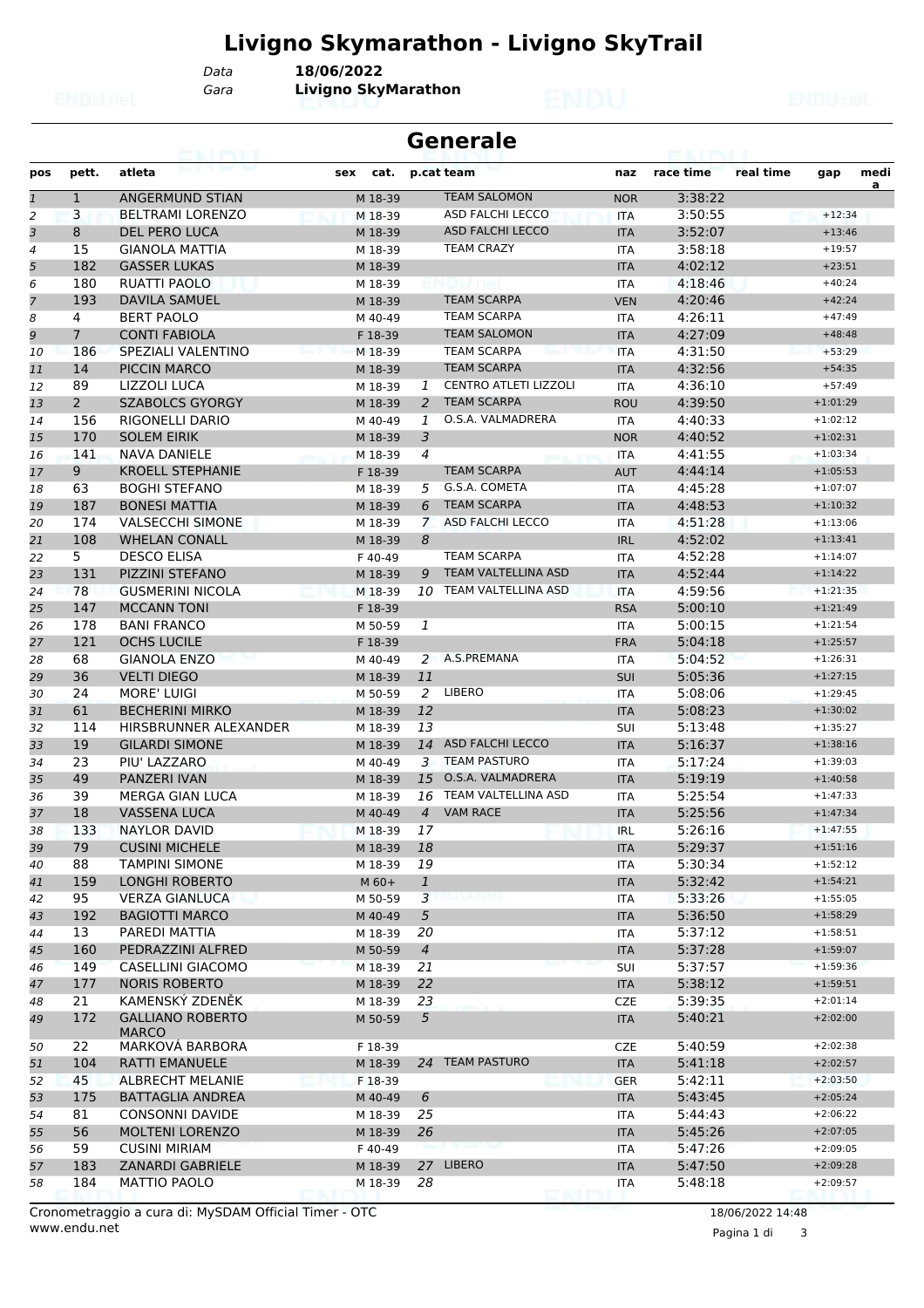| pos | pett. | atleta                                      | sex<br>cat. |                | p.cat team                   | naz        | race time | real time | gap        | medi<br>a |
|-----|-------|---------------------------------------------|-------------|----------------|------------------------------|------------|-----------|-----------|------------|-----------|
| 59  | 6     | <b>MUTTER INGRID</b>                        | F 18-39     |                | <b>TEAM SCARPA</b>           | <b>ROU</b> | 5:50:25   |           | $+2:12:04$ |           |
| 60  | 38    | JIŘÍK MARTIN                                | M 40-49     | $\overline{7}$ |                              | <b>CZE</b> | 5:50:45   |           | $+2:12:24$ |           |
| 61  | 80    | <b>LENATTI MAURO</b>                        | M 18-39     | 29             | SPORTING CLUB LIVIGNO        | <b>ITA</b> | 5:54:29   |           | $+2:16:08$ |           |
| 62  | 87    | <b>QUIRK THOMAS</b>                         | M 40-49     | 8              |                              | <b>USA</b> | 5:54:59   |           | $+2:16:38$ |           |
| 63  | 47    | POZZI GIOELE                                | M 18-39     | 30             |                              | <b>ITA</b> | 5:55:22   |           | $+2:17:01$ |           |
| 64  | 157   | <b>BRUSADELLI FELICE</b>                    | M 50-59     | 6              | O.S.A. VALMADRERA            | <b>ITA</b> | 5:56:42   |           | $+2:18:20$ |           |
| 65  | 64    | <b>LONGONI SERGIO</b>                       | M 40-49     | 9              | <b>LIBERO</b>                | <b>ITA</b> | 5:57:45   |           | $+2:19:24$ |           |
| 66  | 25    | <b>FUMAGALLI LUCA</b>                       | M 18-39     | 31             | <b>TEAM PASTURO</b>          | <b>ITA</b> | 5:58:30   |           | $+2:20:08$ |           |
| 67  | 179   | <b>BORTOLOTTI ALESSANDRO</b>                | M 40-49     | 10             |                              | <b>ITA</b> | 6:02:03   |           | $+2:23:42$ |           |
| 68  | 77    | <b>ERIC WYSS</b>                            | M 50-59     | $\overline{7}$ |                              | SUI        | 6:06:08   |           | $+2:27:46$ |           |
| 69  | 75    | <b>CORIZZATO MATTEO</b>                     | M 50-59     | 8              | <b>LIBERO</b>                | <b>ITA</b> | 6:07:45   |           | $+2:29:24$ |           |
| 70  | 96    | <b>QUINTARELLI MATTIA</b>                   | M 40-49     | 11             |                              | <b>ITA</b> | 6:08:25   |           | $+2:30:03$ |           |
| 71  | 60    | <b>PANZERI LUCA</b>                         | M 50-59     | 9              | <b>TEAM PASTURO</b>          | <b>ITA</b> | 6:08:46   |           | $+2:30:25$ |           |
| 72  | 51    | <b>REDAELLI MANUELE</b>                     | M 40-49     | 12             | O.S.A. VALMADRERA            | <b>ITA</b> | 6:12:32   |           | $+2:34:11$ |           |
| 73  | 152   | <b>SCHUMANN DAMIEN</b>                      | M 40-49     | 13             |                              | <b>RSA</b> | 6:13:25   |           | $+2:35:04$ |           |
| 74  | 26    | <b>GENNARI MATTEO</b>                       | M 40-49     | 14             |                              | <b>ITA</b> | 6:14:50   |           | $+2:36:29$ |           |
| 75  | 113   | <b>MULLANY CONOR</b>                        | M 18-39     | 32             |                              | <b>IRL</b> | 6:16:50   |           | $+2:38:29$ |           |
| 76  | 48    | <b>MOLTENI DANIELE</b>                      | M 18-39     | 33             |                              | <b>ITA</b> | 6:20:22   |           | $+2:42:01$ |           |
| 77  | 72    | POBORIL ONDREJ                              | M 18-39     | 34             |                              | <b>CZE</b> | 6:21:12   |           | $+2:42:51$ |           |
| 78  | 138   | <b>NODARI NICOLA</b>                        | M 18-39     | 35             |                              | <b>ITA</b> | 6:22:08   |           | $+2:43:47$ |           |
| 79  | 66    | PORTINARI DAMIANO                           | M 18-39     | 36             |                              | <b>ITA</b> | 6:22:13   |           | $+2:43:52$ |           |
| 80  | 67    | <b>MAMBRETTI EMANUELE</b><br><b>MICHELE</b> | M 50-59     | 10             |                              | <b>ITA</b> | 6:22:47   |           | $+2:44:26$ |           |
| 81  | 155   | <b>GAGGERO ALESSIO</b>                      | M 18-39     | 37             |                              | <b>ITA</b> | 6:23:14   |           | $+2:44:53$ |           |
| 82  | 158   | D'IZZIA EMANUELE                            | M 18-39     | 38             |                              | <b>ITA</b> | 6:23:33   |           | $+2:45:12$ |           |
| 83  | 97    | <b>VAN WOENSEL THOMAS</b>                   | M 18-39     | 39             |                              | <b>BEL</b> | 6:25:40   |           | $+2:47:19$ |           |
| 84  | 130   | <b>IOBIZZI RICCARDO</b>                     | M 40-49     | 15             | <b>CENTRO ATLETI LIZZOLI</b> | <b>ITA</b> | 6:27:22   |           | $+2:49:01$ |           |
| 85  | 143   | <b>SARAO MANNELLI STEFANO</b>               | M 18-39     | 40             |                              | <b>ITA</b> | 6:29:22   |           | $+2:51:01$ |           |
| 86  | 154   | ROCCA MARCO                                 | M 18-39     | 41             |                              | <b>ITA</b> | 6:30:34   |           | $+2:52:13$ |           |
| 87  | 148   | POETINI GIULIANO                            | M 40-49     | 16             |                              | <b>ITA</b> | 6:30:42   |           | $+2:52:21$ |           |
| 88  | 164   | PLAMONDON MATHIEU                           | M 40-49     | 17             |                              | CAN        | 6:31:02   |           | $+2:52:41$ |           |
| 89  | 110   | <b>FAZZINI MARCO</b>                        | M 18-39     | 42             |                              | <b>ITA</b> | 6:34:27   |           | $+2:56:06$ |           |
| 90  | 126   | <b>BONGIOLATTI RICCARDO</b>                 | M 18-39     | 43             |                              | <b>ITA</b> | 6:34:58   |           | $+2:56:37$ |           |
| 91  | 190   | <b>MAFFEIS IVAN</b>                         | M 50-59     | 11             |                              | <b>ITA</b> | 6:37:32   |           | $+2:59:11$ |           |
| 92  | 57    | <b>BERETTA PAOLO</b>                        | M 50-59     | 12             |                              | <b>ITA</b> | 6:38:37   |           | $+3:00:16$ |           |
| 93  | 173   | <b>MORELLI DANIELE</b>                      | $M$ 60+     | $\overline{2}$ | <b>LIBERO</b>                | <b>ITA</b> | 6:39:25   |           | $+3:01:04$ |           |
| 94  | 129   | <b>HEDOUIN TIM</b>                          | M 18-39     | 44             |                              | <b>FRA</b> | 6:39:53   |           | $+3:01:32$ |           |
| 95  | 107   | <b>FATONE RICCARDO</b>                      | M 18-39     | 45             |                              | <b>ITA</b> | 6:41:46   |           | $+3:03:25$ |           |
| 96  | 118   | TRINCA GAROTIN SIMONE                       | M 40-49     | 18             |                              | <b>ITA</b> | 6:43:35   |           | $+3:05:14$ |           |
| 97  | 124   | MINCHILLO MARCO                             | M 50-59     | 13             |                              | <b>IIA</b> | 6:47:29   |           | $+3:09:08$ |           |
| 98  | 169   | FRIGERIO JOHN MARIO                         | M 40-49     | 19             |                              | ITA        | 6:47:43   |           | $+3:09:21$ |           |
| 99  | 94    | <b>COLLAVO DAVIDE</b>                       | M 18-39     | 46             |                              | <b>ITA</b> | 6:49:19   |           | $+3:10:58$ |           |
| 100 | 151   | POLATO MATTEO                               | M 40-49     | 20             |                              | ITA        | 6:53:31   |           | $+3:15:10$ |           |
| 101 | 105   | <b>FAZZINI MIRKO</b>                        | M 18-39     | 47             |                              | <b>ITA</b> | 6:54:23   |           | $+3:16:02$ |           |
| 102 | 132   | <b>MARCHETTI EZIO</b>                       | M 18-39     | 48             |                              | ITA        | 6:55:21   |           | $+3:17:00$ |           |
| 103 | 162   | <b>CHASE MARK</b>                           | M 18-39     | 49             |                              | <b>GBR</b> | 6:56:39   |           | $+3:18:18$ |           |
| 104 | 74    | <b>BACHELET VITTORIO</b>                    | M 18-39     | 50             |                              | <b>ITA</b> | 6:57:13   |           | $+3:18:52$ |           |
| 105 | 120   | <b>SELVINI FABIO</b>                        | M 50-59     | 14             |                              | <b>ITA</b> | 6:58:34   |           | $+3:20:13$ |           |
| 106 | 136   | PEDRANA ENRICO                              | M 40-49     | 21             |                              | ITA        | 6:59:16   |           | $+3:20:55$ |           |
| 107 | 167   | <b>FABBRI MATTEO</b>                        | M 40-49     | 22             |                              | <b>ITA</b> | 6:59:25   |           | $+3:21:04$ |           |
| 108 | 29    | PASTUSZAK JUSTYNA                           | F 18-39     |                |                              | <b>POL</b> | 7:00:38   |           | $+3:22:17$ |           |
| 109 | 73    | ANDREOTTI MASSIMO                           | M 50-59     | 15             |                              | <b>ITA</b> | 7:01:02   |           | $+3:22:41$ |           |
| 110 | 168   | CANDIDO LUCA                                | M 40-49     | 23             |                              | <b>ITA</b> | 7:02:31   |           | $+3:24:10$ |           |
| 111 | 92    | DE RAEYMAEKER MAXIME                        | M 18-39     | 51             |                              | <b>BEL</b> | 7:02:55   |           | $+3:24:34$ |           |
| 112 | 55    | <b>PISCHEK PAVEL</b>                        | M 18-39     | 52             |                              | <b>CZE</b> | 7:03:16   |           | $+3:24:54$ |           |
| 113 | 165   | <b>DELIJA GJERGJ</b>                        | M 18-39     | 53             |                              | <b>ITA</b> | 7:06:16   |           | $+3:27:54$ |           |
| 114 | 33    | MIKLOS RADOSLAV                             | M 18-39     | 54             |                              | <b>SVK</b> | 7:06:54   |           | $+3:28:33$ |           |
| 115 | 135   | <b>NILL MATTEO</b>                          | M 40-49     | 24             |                              | <b>ITA</b> | 7:07:19   |           | $+3:28:57$ |           |
| 116 | 144   | <b>CECINI MATTEO</b>                        | M 18-39     | 55             |                              | <b>ITA</b> | 7:13:42   |           | $+3:35:21$ |           |
| 117 | 86    | LOPEZ PAREDES ALVARO                        | M 18-39     | 56             |                              | <b>ESP</b> | 7:14:05   |           | $+3:35:44$ |           |
| 118 | 50    | PEREGO MATTIA                               | M 18-39     |                | 57 O.S.A. VALMADRERA         | <b>ITA</b> | 7:14:40   |           | $+3:36:18$ |           |
| 119 | 53    | <b>CUSINI DAVIDE</b>                        | M 18-39     | 58             |                              | <b>ITA</b> | 7:14:51   |           | $+3:36:30$ |           |
| 120 | 70    | <b>BERETTA EMANUELE</b>                     | M 50-59     | 16             |                              | <b>ITA</b> | 7:15:46   |           | $+3:37:25$ |           |
| 121 | 12    | <b>TOMANEK RADEK</b>                        | M 40-49     | 25             |                              | <b>CZE</b> | 7:17:31   |           | $+3:39:10$ |           |
|     |       |                                             |             |                |                              |            |           |           |            |           |

Pagina 2 di 3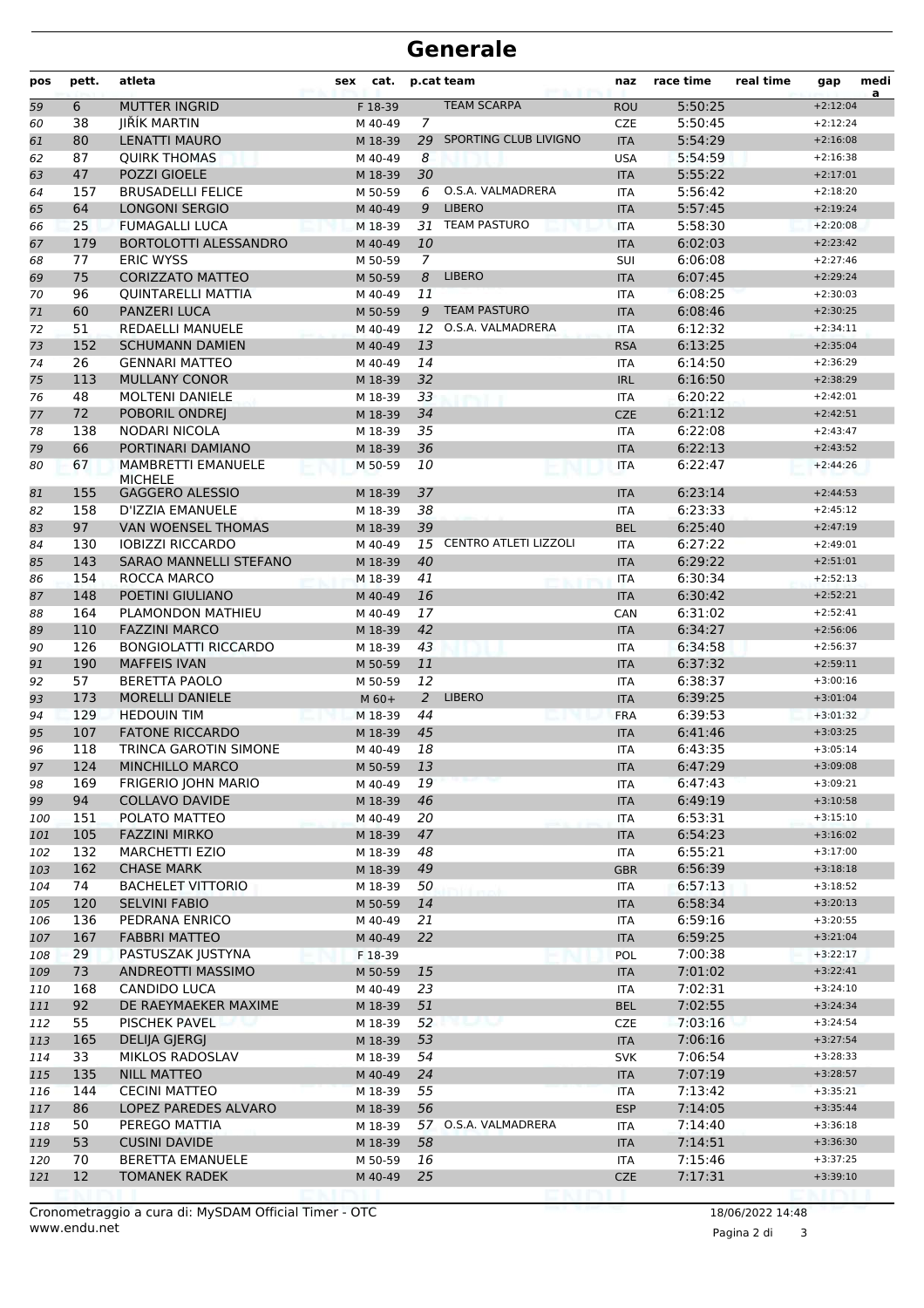| pos | pett. | atleta                                          | cat.<br>sex |    | p.cat team            | naz        | race time | real time | gap        | medi<br>a |
|-----|-------|-------------------------------------------------|-------------|----|-----------------------|------------|-----------|-----------|------------|-----------|
| 122 | 163   | <b>NORBURY JAMES</b>                            | M 18-39     | 59 |                       | <b>GBR</b> | 7:18:30   |           | $+3:40:09$ |           |
| 123 | 83    | <b>FORCELLA STEFANO</b>                         | M 50-59     | 17 | <b>LIBERO</b>         | <b>ITA</b> | 7:18:55   |           | $+3:40:34$ |           |
| 124 | 106   | <b>VENZI ROMOLO</b>                             | M 40-49     | 26 | TEAM VALTELLINA ASD   | <b>ITA</b> | 7:19:51   |           | $+3:41:30$ |           |
| 125 | 98    | RIPAMONTI NICOLÒ                                | M 18-39     | 60 |                       | <b>ITA</b> | 7:20:03   |           | $+3:41:42$ |           |
| 126 | 65    | DE ZAIACOMO MAURIZIO                            | M 18-39     | 61 |                       | <b>ITA</b> | 7:25:21   |           | $+3:47:00$ |           |
| 127 | 150   | <b>TRIPPINI TOBIA</b>                           | M 18-39     | 62 |                       | <b>ITA</b> | 7:33:24   |           | $+3:55:02$ |           |
| 128 | 117   | <b>BARBIERI MATTEO</b>                          | M 50-59     | 18 |                       | <b>ITA</b> | 7:36:55   |           | $+3:58:34$ |           |
| 129 | 128   | ROTA STEFANO                                    | M 50-59     | 19 |                       | <b>ITA</b> | 7:42:55   |           | $+4:04:34$ |           |
| 130 | 142   | <b>BUCIOL ALESSANDRO</b>                        | M 18-39     | 63 |                       | <b>ITA</b> | 7:47:45   |           | $+4:09:24$ |           |
| 131 | 69    | <b>FRIGERIO MARCO</b>                           | M 18-39     | 64 |                       | <b>ITA</b> | 7:48:05   |           | $+4:09:44$ |           |
| 132 | 112   | <b>VIVIANI DARIO</b>                            | M 50-59     | 20 | SPORTING CLUB LIVIGNO | <b>ITA</b> | 7:51:42   |           | $+4:13:21$ |           |
| 133 | 188   | <b>MODENA ANDREA</b>                            | M 40-49     | 27 |                       | <b>ITA</b> | 7:57:07   |           | $+4:18:46$ |           |
| 134 | 139   | <b>SCHIFINO CARMINE</b>                         | M 18-39     | 65 |                       | <b>ITA</b> | 7:58:44   |           | $+4:20:23$ |           |
| 135 | 191   | <b>BORTOLOMIOL MARCO</b>                        | M 40-49     | 28 |                       | <b>ITA</b> | 8:00:32   |           | $+4:22:10$ |           |
| 136 | 91    | <b>MAGRO CRISTIAN</b>                           | M 40-49     | 29 |                       | <b>ITA</b> | 8:03:34   |           | $+4:25:12$ |           |
| 137 | 90    | <b>NEGRI MAICOL</b>                             | M 18-39     | 66 |                       | <b>ITA</b> | 8:03:34   |           | $+4:25:13$ |           |
| 138 | 166   | <b>CAVALIERI DUCATI</b><br><b>ANTONIO MARIA</b> | M 18-39     | 67 |                       | <b>ITA</b> | 8:04:49   |           | $+4:26:28$ |           |
| 139 | 41    | <b>TAGLIETTI PAOLO</b>                          | $M$ 60+     | 3  | <b>LIBERO</b>         | <b>ITA</b> | 8:05:54   |           | $+4:27:33$ |           |
| 140 | 146   | <b>COGLIATI BRUNO</b>                           | M 50-59     | 21 |                       | <b>ITA</b> | 8:11:08   |           | $+4:32:47$ |           |
| 141 | 123   | <b>BALDO FABIO</b>                              | M 40-49     | 30 |                       | <b>ITA</b> | 8:14:49   |           | $+4:36:28$ |           |
| 142 | 34    | <b>MANETTA ANGELO</b>                           | M 50-59     | 22 |                       | <b>ITA</b> | 8:14:52   |           | $+4:36:31$ |           |
|     |       |                                                 |             |    |                       |            |           |           |            |           |

|             | <b>ENDU</b>                                         |             | ENDU         |             | <b>ENDU</b>               |                |
|-------------|-----------------------------------------------------|-------------|--------------|-------------|---------------------------|----------------|
| ENDUMEN     |                                                     | <b>ENDU</b> |              | ENDU        |                           | <b>ENDUnet</b> |
|             | <b>ENDU</b>                                         |             | <b>ENDU.</b> |             | <b>ENDU</b>               |                |
| <b>ENDU</b> |                                                     | <b>ENDU</b> |              | <b>ENDU</b> |                           | <b>ENDU</b>    |
|             | <b>ENDUMEN</b>                                      |             | <b>ENDU</b>  |             | <b>ENDU<sub>DEL</sub></b> |                |
| <b>ENDU</b> |                                                     | <b>ENDU</b> |              | <b>ENDU</b> |                           | <b>ENDU</b>    |
|             | <b>ENDU</b>                                         |             | ENDUnct      |             | <b>ENDU</b>               |                |
| ENDU        |                                                     | <b>ENDU</b> |              | <b>ENDU</b> |                           | <b>ENDU</b>    |
|             | ENDU                                                |             | ENDU         |             | ENDU                      |                |
| ENDU        |                                                     | <b>ENDU</b> |              | <b>ENDU</b> |                           | <b>ENDU</b>    |
|             | ENDUnet                                             |             | <b>IENDU</b> |             | ENDUmet                   |                |
|             | onometraggio a cura di: MySDAM Official Timer - OTC |             |              | ENDU        | 18/06/2022 14:48          | <b>EMDU</b>    |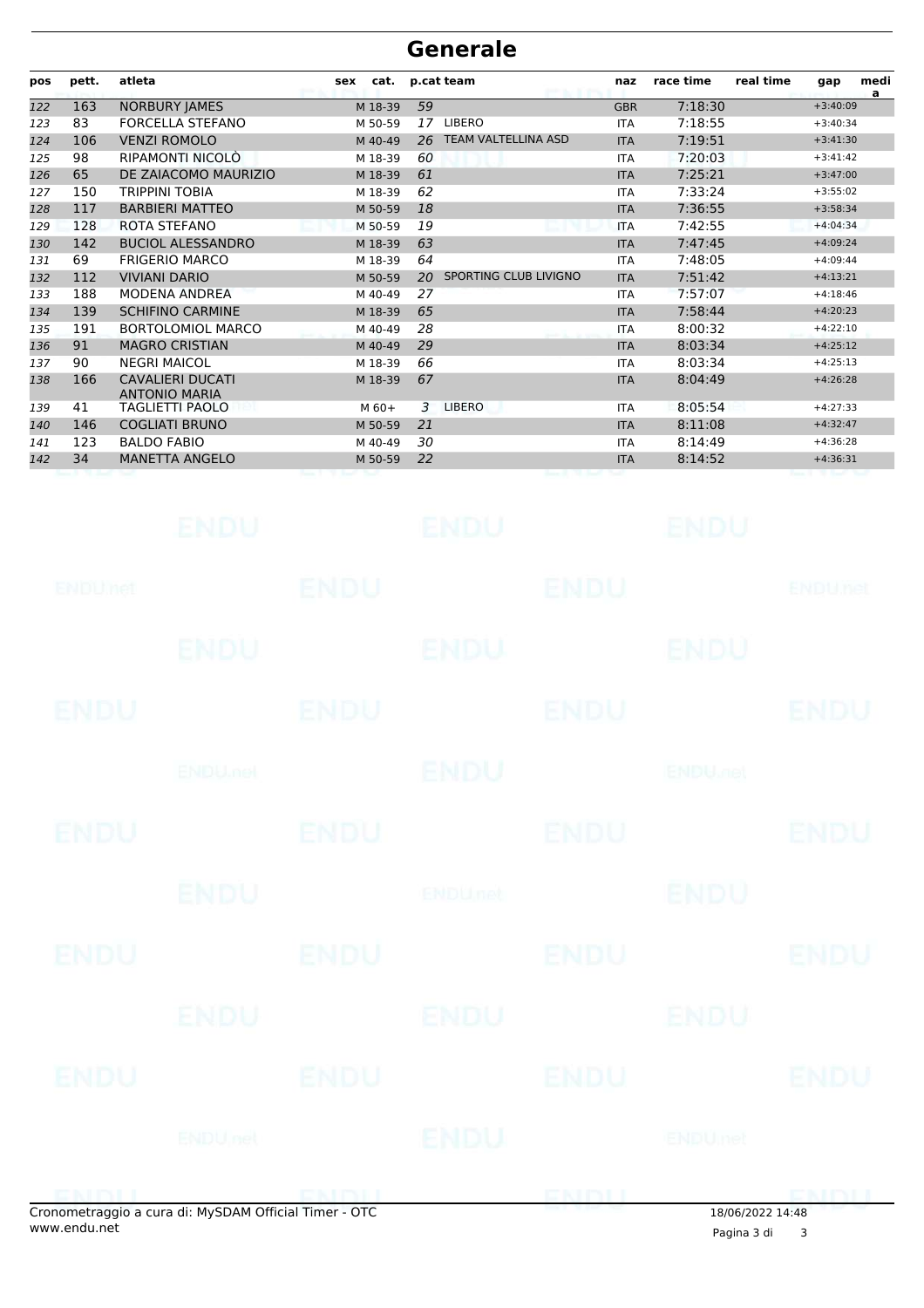# **Livigno Skymarathon - Livigno SkyTrail**

*Data* **18/06/2022**

*Gara* **Livigno SkyTrail**

| <b>Generale</b><br><b>CONTRACTOR</b> |       |                                                   |             |                |                              |            |           |           |          |           |
|--------------------------------------|-------|---------------------------------------------------|-------------|----------------|------------------------------|------------|-----------|-----------|----------|-----------|
| pos                                  | pett. | atleta                                            | sex<br>cat. |                | p.cat team                   | naz        | race time | real time | gap      | medi<br>a |
| $\mathbf{1}$                         | 1007  | <b>MARTINEZ PEREZ ANTONIO</b>                     | M 15-39     |                |                              | <b>ESP</b> | 1:23:36   |           |          |           |
| 2                                    | 1001  | <b>MULLER CLAUDIO</b>                             | M 15-39     |                | <b>TEAM SCARPA</b>           | <b>ITA</b> | 1:26:06   |           | $+2:30$  |           |
| 3                                    | 1186  | <b>EL MAZOURY AHMED</b>                           | M 15-39     |                | <b>TEAM SCARPA</b>           | <b>ITA</b> | 1:28:34   |           | $+4:58$  |           |
| 4                                    | 1136  | <b>CRIPPA ALESSANDRO</b>                          | M 15-39     |                |                              | <b>ITA</b> | 1:29:29   |           | $+5:54$  |           |
| 5                                    | 1182  | <b>GIANOLA DIONIGI</b>                            | M 15-39     |                | THE NORTH FACE               | <b>ITA</b> | 1:30:03   |           | $+6:28$  |           |
| 6                                    | 1003  | <b>BERTINI SIMONE</b>                             | M 15-39     |                | <b>TEAM SCARPA</b>           | <b>ITA</b> | 1:32:30   |           | $+8:54$  |           |
| $\overline{7}$                       | 1010  | <b>GUERRI GABRIELE</b>                            | M 15-39     |                | <b>TEAM SCARPA</b>           | <b>ITA</b> | 1:35:00   |           | $+11:24$ |           |
| 8                                    | 1162  | <b>MENEGHEL DANIELE</b>                           | M 15-39     |                | <b>TEAM SCARPA</b>           | <b>ITA</b> | 1:35:48   |           | $+12:12$ |           |
| 9                                    | 1013  | <b>PENONE MICHELE</b>                             | M 40-49     |                |                              | <b>ITA</b> | 1:36:12   |           | $+12:37$ |           |
| 10                                   | 1169  | <b>SCHINDLER ANDREAS</b>                          | M 40-49     |                |                              | <b>GER</b> | 1:36:38   |           | $+13:02$ |           |
| 11                                   | 1135  | <b>TURRISI SIMONE</b>                             | M 15-39     | 1              | <b>ASD FALCHI LECCO</b>      | <b>ITA</b> | 1:37:45   |           | $+14:09$ |           |
| 12                                   | 1165  | RODIGARI PAOLO                                    | M 15-39     | 2              |                              | <b>ITA</b> | 1:37:57   |           | $+14:21$ |           |
| 13                                   | 1134  | <b>RIVA MAURIZIO</b>                              | M 15-39     | 3              | <b>TEAM PASTURO</b>          | <b>ITA</b> | 1:38:03   |           | $+14:27$ |           |
| 14                                   | 1159  | PAIS BIANCO NICOLA                                | M 15-39     | 4              | <b>TEAM SCARPA</b>           | <b>ITA</b> | 1:38:12   |           | $+14:36$ |           |
| 15                                   | 1011  | <b>BERTOLINI GAIA</b>                             | F 15-39     |                | ROOKIE TEAM HOKA             | <b>ITA</b> | 1:38:15   |           | $+14:39$ |           |
| 16                                   | 1002  | <b>IOZZIA IVANA</b>                               | F 40-49     |                |                              | <b>ITA</b> | 1:38:43   |           | $+15:07$ |           |
| 17                                   | 1006  | <b>POL GIULIA</b>                                 | F 15-39     |                | <b>TEAM SCARPA</b>           | <b>ITA</b> | 1:41:32   |           | $+17:56$ |           |
| 18                                   | 1156  | <b>PARMIGIANI</b><br><b>MICHELANGELO</b>          | M 15-39     | 5              |                              | <b>ITA</b> | 1:43:05   |           | $+19:30$ |           |
| 19                                   | 1180  | <b>ZANOTTI FRANCO</b>                             | M 50-59     | $\mathbf{1}$   |                              | <b>ITA</b> | 1:43:24   |           | $+19:48$ |           |
| 20                                   | 1171  | <b>COMPAGNONI GIORGIO</b>                         | M 15-39     | 6              | ب بر                         | <b>ITA</b> | 1:44:20   |           | $+20:44$ |           |
| 21                                   | 1174  | <b>CORTI ANTONIO</b>                              | M 15-39     | 7              | A.S.PREMANA                  | <b>ITA</b> | 1:44:35   |           | $+21:00$ |           |
| 22                                   | 1017  | <b>LOGICA SIMONE</b>                              | M 15-39     | 8              | LIBERO                       | <b>ITA</b> | 1:44:42   |           | $+21:06$ |           |
| 23                                   | 1012  | <b>BILORA MARTINA</b>                             | F 15-39     |                | <b>GRUPPO ESCURSIONISTI</b>  | <b>ITA</b> | 1:45:08   |           | $+21:33$ |           |
| 24                                   | 1113  | CIRESA RICCARDO                                   | M 15-39     | 9              | G.S.A. COMETA                | <b>ITA</b> | 1:45:53   |           | $+22:17$ |           |
| 25                                   | 1173  | <b>GALLUZZI MICHELE</b>                           | M 15-39     | 10             | <b>LIBERO</b>                | <b>ITA</b> | 1:45:57   |           | $+22:21$ |           |
| 26                                   | 1143  | <b>MONDO DANILO</b>                               | M 15-39     | 11             |                              | <b>ITA</b> | 1:45:58   |           | $+22:22$ |           |
| 27                                   | 1175  | <b>COLOMBO ALESSANDRO</b>                         | M 15-39     | 12             |                              | <b>ITA</b> | 1:46:08   |           | $+22:33$ |           |
| 28                                   | 1102  | POMONI DIEGO                                      | M 15-39     | 13             |                              | <b>ITA</b> | 1:47:07   |           | $+23:31$ |           |
| 29                                   | 1152  | <b>BRADANINI ANDREA</b>                           | M 15-39     | 14             |                              | <b>ITA</b> | 1:48:38   |           | $+25:03$ |           |
| 30                                   | 1148  | <b>ALIPPI LORENZO</b>                             | M 15-39     | 15             | ASD FALCHI LECCO             | <b>ITA</b> | 1:49:04   |           | $+25:28$ |           |
| 31                                   | 1130  | <b>SCALVINONI FABRIZIO</b>                        | M 40-49     | $\mathbf{1}$   |                              | <b>ITA</b> | 1:49:45   |           | $+26:09$ |           |
| 32                                   | 1157  | OLIVI ALESSANDRA                                  | F 15-39     |                | <b>TEAM SCARPA</b>           | <b>ITA</b> | 1:50:20   |           | $+26:44$ |           |
| 33                                   | 1072  | <b>MAFFEIS ANDREA</b>                             | M 40-49     | 2              |                              | <b>ITA</b> | 1:50:53   |           | $+27:17$ |           |
| 34                                   | 1146  | <b>MARCHESONI GIULIA</b>                          | F 15-39     |                |                              | <b>ITA</b> | 1:51:34   |           | $+27:59$ |           |
| 35                                   | 1155  | <b>FUMASONI LUCA</b>                              | M 15-39     | 16             |                              | <b>ITA</b> | 1:51:49   |           | $+28:13$ |           |
| 36                                   | 1163  | <b>COLOMBO MIRCO</b>                              | M 15-39     | 17             | <b>LIBERO</b>                | <b>ITA</b> | 1:52:28   |           | $+28:52$ |           |
| 37                                   | 1005  | <b>COMPAGNONI ELISA</b>                           | F 15-39     |                | <b>TEAM SCARPA</b>           | <b>ITA</b> | 1:52:49   |           | $+29:14$ |           |
| 38                                   | 1081  | <b>CAPPELLETTI EMILIO</b>                         | $M_60+$     | 1              | ha († 1911)                  | ITA        | 1:53:20   |           | $+29:44$ |           |
| 39                                   | 1069  | PEDRETTI SERGIO                                   | M 40-49     | $\overline{3}$ |                              | <b>ITA</b> | 1:53:34   |           | $+29:59$ |           |
| 40                                   | 1047  | <b>BERERA MASSIMO</b>                             | M 40-49     | $\overline{4}$ |                              | ITA        | 1:54:11   |           | $+30:35$ |           |
| 41                                   | 1009  | <b>MAZZUCCO SARA</b>                              | F 15-39     |                | <b>TEAM SCARPA</b>           | <b>ITA</b> | 1:54:13   |           | $+30:38$ |           |
| 42                                   | 1019  | <b>GRAMATICA ALESSIO</b>                          | M 15-39     | 18             |                              | ITA        | 1:54:34   |           | $+30:58$ |           |
| 43                                   | 1145  | <b>ROSA NICOLA</b>                                | M 15-39     | 19             |                              | <b>ITA</b> | 1:54:44   |           | $+31:08$ |           |
| 44                                   | 1120  | <b>REVOLO DE LA TORRE</b><br><b>BUENO EDUARDO</b> | M 15-39     | 20             |                              | ITA        | 1:54:48   |           | $+31:12$ |           |
| 45                                   | 1080  | <b>NEGRI MARCO</b>                                | M 15-39     | 21             | <b>LIBERO</b>                | <b>ITA</b> | 1:55:06   |           | $+31:30$ |           |
| 46                                   | 1054  | <b>GALLI NICOLA</b>                               | M 15-39     | 22             |                              | ITA        | 1:55:54   |           | $+32:18$ |           |
| 47                                   | 1045  | LIZZOLI GIACOMINO                                 | M 50-59     | $\overline{2}$ | <b>CENTRO ATLETI LIZZOLI</b> | <b>ITA</b> | 1:57:00   |           | $+33:24$ |           |
| 48                                   | 1119  | <b>CODAZZI ELIA</b><br>ان 7 را                    | M 15-39     | 23             | ---                          | ITA        | 1:58:05   |           | $+34:29$ |           |
| 49                                   | 1138  | <b>ARRIGONI LUCA</b>                              | M 15-39     | 24             |                              | <b>ITA</b> | 1:58:30   |           | $+34:54$ |           |
| 50                                   | 1177  | PRON GIANBATTISTA                                 | M 15-39     | 25             |                              | SUI        | 1:58:52   |           | $+35:17$ |           |
| 51                                   | 1123  | <b>SENSOLI FILIPPO</b>                            | M 50-59     | 3              | SPORTING CLUB LIVIGNO        | <b>ITA</b> | 1:59:06   |           | $+35:30$ |           |
| 52                                   | 1178  | <b>GIORGI VALENTINA</b>                           | F 15-39     |                |                              | ITA        | 1:59:09   |           | $+35:33$ |           |
| 53                                   | 1118  | <b>COMINETTI CLAUDIO</b>                          | M 40-49     | $\sqrt{5}$     |                              | <b>ITA</b> | 1:59:21   |           | $+35:46$ |           |
| 54                                   | 1021  | LOCATELLI FABRIZIO                                | M 15-39     |                | 26 TEAM PASTURO              | ITA        | 2:00:18   |           | $+36:42$ |           |
| 55                                   | 1190  | ROTA DIEGO                                        | M 15-39     | 27             |                              | <b>ITA</b> | 2:00:53   |           | $+37:18$ |           |
| 56                                   | 1121  | MILANI MATTEO                                     | M 15-39     | 28             |                              | ITA        | 2:01:22   |           | $+37:46$ |           |
| 57                                   | 1038  | <b>DONISELLI LUCA</b>                             | M 15-39     | 29             |                              | <b>ITA</b> | 2:01:36   |           | $+38:00$ |           |
|                                      |       |                                                   |             |                |                              |            |           |           |          |           |

www.endu.net Cronometraggio a cura di: MySDAM Official Timer - OTC 18/06/2022 14:49

Pagina 1 di 3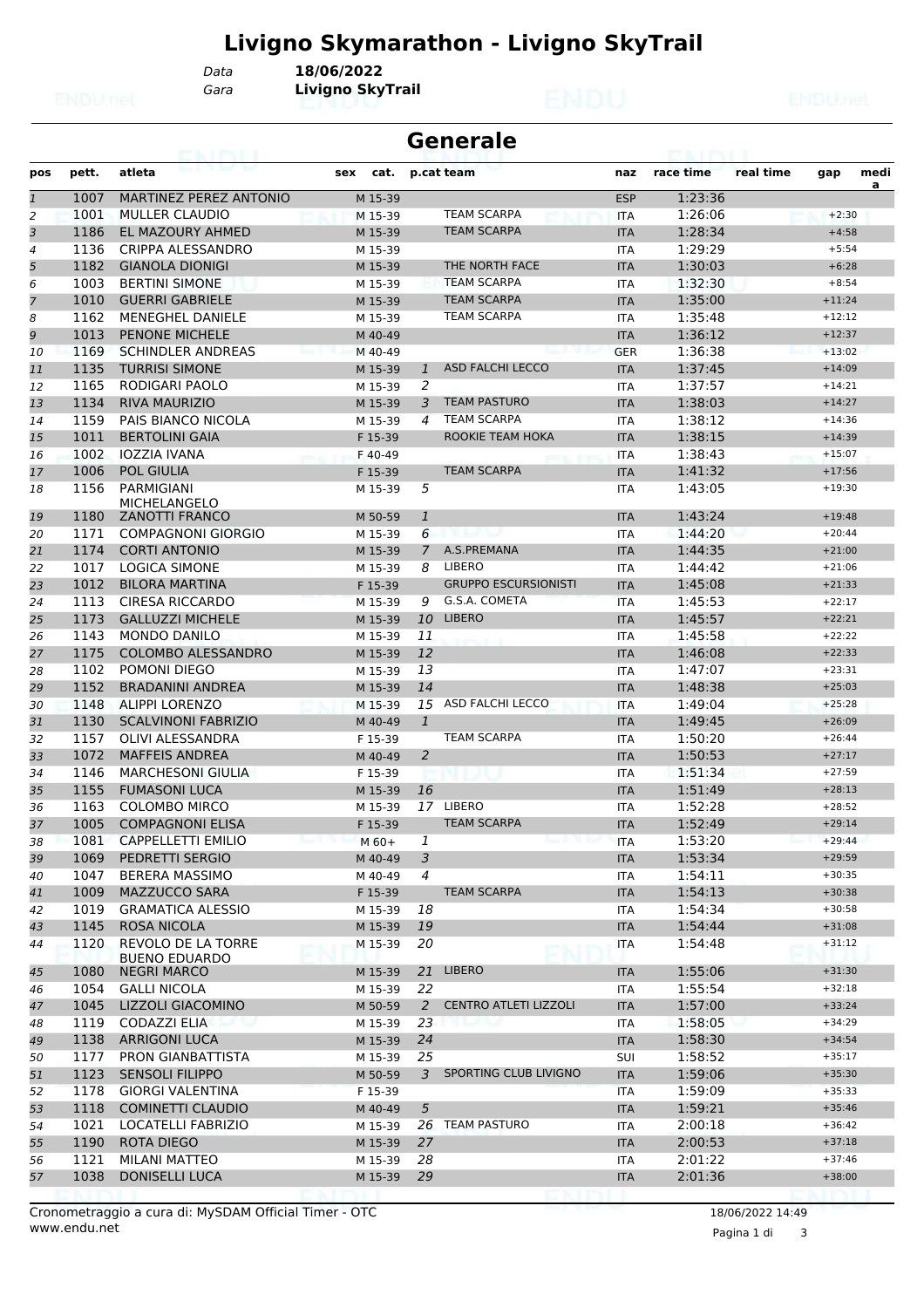| pos | pett. | atleta                                   | cat.<br>sex |                | p.cat team               | naz        | race time | real time | gap        | medi<br>a |
|-----|-------|------------------------------------------|-------------|----------------|--------------------------|------------|-----------|-----------|------------|-----------|
| 58  | 1137  | SONZOGNI CRISTINA                        | F 40-49     |                |                          | <b>ITA</b> | 2:02:02   |           | $+38:27$   |           |
| 59  | 1108  | <b>TEMPRA FRANCESCO</b>                  | M 40-49     | 6              |                          | <b>ITA</b> | 2:03:09   |           | $+39:34$   |           |
| 60  | 1172  | <b>MARCHISIO CARLO</b>                   | M 15-39     | 30             |                          | <b>ITA</b> | 2:04:42   |           | $+41:06$   |           |
| 61  | 1066  | <b>CUSINI SERGIO</b>                     | M 50-59     | $\overline{4}$ |                          | <b>ITA</b> | 2:04:43   |           | $+41:07$   |           |
| 62  | 1191  | <b>RIZZI CRISTINA</b>                    | F 40-49     | $\mathbf{1}$   | G.S.A. COMETA            | <b>ITA</b> | 2:05:29   |           | $+41:53$   |           |
| 63  | 1090  | SORTINO ANDREA                           | M 40-49     | 7              |                          | <b>ITA</b> | 2:05:55   |           | $+42:19$   |           |
| 64  | 1083  | <b>CRAFFORD DANIEL</b>                   | M 15-39     | 31             |                          | <b>RSA</b> | 2:05:57   |           | $+42:21$   |           |
| 65  | 1036  | <b>RUSCONI ELENA</b>                     | F 40-49     | 2              | <b>VAM RACE</b>          | <b>ITA</b> | 2:06:06   |           | $+42:30$   |           |
| 66  | 1074  | <b>BARACHETTI ROBERTO</b>                | M 40-49     | 8              |                          | <b>ITA</b> | 2:06:33   |           | $+42:57$   |           |
| 67  | 1039  | <b>FELOI SIMONE GIUSEPPE</b>             | M 40-49     | 9              |                          | <b>ITA</b> | 2:07:00   |           | $+43:25$   |           |
| 68  | 1098  | <b>VALSECCHI MARCO</b>                   | M 15-39     | 32             |                          | <b>ITA</b> | 2:07:28   |           | $+43:52$   |           |
| 69  | 1124  | <b>ZINI CRISTIAN</b>                     | M 15-39     | 33             |                          | <b>ITA</b> | 2:07:30   |           | $+43:54$   |           |
| 70  | 1168  | DI SESSA TIZIANA                         | F 50-59     | $\mathbf{1}$   | <b>TEAM SCARPA</b>       | <b>ITA</b> | 2:07:38   |           | $+44:02$   |           |
| 71  | 1131  | <b>FRANZINI SILVIA</b>                   | F 50-59     | 2              |                          | ITA        | 2:08:18   |           | $+44:42$   |           |
| 72  | 1082  | <b>CASSANI GIANLUCA</b>                  | M 15-39     | 34             |                          | <b>ITA</b> | 2:09:43   |           | $+46:07$   |           |
| 73  | 1184  | MAGLI IVAN                               | M 40-49     | 10             |                          | <b>ITA</b> | 2:09:46   |           | $+46:10$   |           |
| 74  | 1051  | PIVA ANDREA                              | M 15-39     | 35             | <b>LIBERO</b>            | <b>ITA</b> | 2:10:05   |           | $+46:29$   |           |
| 75  | 1129  | <b>BONI FABIO</b>                        | M 50-59     | 5              |                          | <b>ITA</b> | 2:10:12   |           | $+46:36$   |           |
| 76  | 1116  | <b>BELLATI GIANLUCA</b>                  | M 15-39     | 36             |                          | <b>ITA</b> | 2:10:25   |           | $+46:49$   |           |
| 77  | 1106  | <b>BELLI LEONARDO</b>                    | M 15-39     |                | 37 MUGELLO OUTDOOR       | <b>ITA</b> | 2:11:26   |           | $+47:50$   |           |
| 78  | 1104  | <b>GONJA TIJANA</b>                      | F 40-49     | 3              |                          | <b>AUT</b> | 2:11:49   |           | $+48:14$   |           |
| 79  | 1048  | <b>CUSINI LINO</b>                       | M 50-59     | 6              |                          | <b>ITA</b> | 2:12:29   |           | $+48:53$   |           |
| 80  | 1114  | <b>ROMAGNOLI TOMMASO</b>                 | M 15-39     | 38             | <b>MUGELLO OUTDOOR</b>   | <b>ITA</b> | 2:13:54   |           | $+50:18$   |           |
| 81  | 1087  | <b>MORI ANDREA</b>                       | M 15-39     | 39             |                          | <b>ITA</b> | 2:14:08   |           | $+50:32$   |           |
| 82  | 1040  | <b>CANTONI RICCARDO</b>                  | M 15-39     | 40             |                          | <b>ITA</b> | 2:14:46   |           | $+51:10$   |           |
| 83  | 1117  | <b>BONINI MARCO</b>                      | M 40-49     | 11             |                          | <b>ITA</b> | 2:15:06   |           | $+51:30$   |           |
| 84  | 1144  | <b>GALBIATI CHIARA</b>                   | F 15-39     | $\mathbf{1}$   |                          | <b>ITA</b> | 2:16:24   |           | $+52:48$   |           |
| 85  | 1016  | <b>SEBEK DAVID</b>                       | M 15-39     | 41             |                          | <b>CZE</b> | 2:17:22   |           | $+53:46$   |           |
| 86  | 1115  | <b>ROMERI TULLIO</b>                     | M 50-59     | $\overline{7}$ |                          | <b>ITA</b> | 2:17:32   |           | $+53:56$   |           |
| 87  | 1153  | <b>LINO SIMONA</b>                       | $F60+$      | 1              | ASD SPORTIVA LANZADA     | <b>ITA</b> | 2:18:07   |           | $+54:31$   |           |
| 88  | 1099  | <b>VALSECCHI LUIGI</b>                   | $M$ 60+     | $\overline{a}$ |                          | <b>ITA</b> | 2:18:39   |           | $+55:03$   |           |
| 89  | 1105  | <b>LAZZERI MATTEO</b><br><b>GERVASIO</b> | M 50-59     | 8              |                          | ITA        | 2:18:51   |           | $+55:15$   |           |
| 90  | 1164  | <b>FEROLETO SILVIA</b>                   | F 15-39     | $\overline{2}$ |                          | <b>ITA</b> | 2:19:34   |           | $+55:58$   |           |
| 91  | 1183  | <b>MASA SIMONA</b>                       | F 40-49     | 4              |                          | <b>ITA</b> | 2:19:37   |           | $+56:02$   |           |
| 92  | 1192  | <b>ROSSI DINO</b>                        | M 50-59     | 9              | ATL. LANZADA             | <b>ITA</b> | 2:20:08   |           | $+56:32$   |           |
| 93  | 1139  | <b>BOSCHI LUCIO</b>                      | M 15-39     | 42             |                          | <b>ITA</b> | 2:20:14   |           | $+56:38$   |           |
| 94  | 1140  | <b>GILARDI DANIELA</b>                   | F 50-59     | 3              |                          | <b>ITA</b> | 2:20:16   |           | $+56:41$   |           |
| 95  | 1071  | ASNAGHI CARLO                            | M 50-59     | 10             |                          | <b>ITA</b> | 2:20:25   |           | $+56:49$   |           |
| 96  |       | 1052 HLADKYY JAN                         | M 15-39     | 43             |                          | CZE        | 2:20:28   |           | $+56:52$   |           |
| 97  | 1004  | <b>SOVILLA LUCA</b>                      | M 40-49     |                | 12 TEAM SCARPA           | ITA        | 2:22:22   |           | $+58:47$   |           |
| 98  | 1107  | PEDRAZZINI ALESSANDRA                    | F40-49      | 5              | K2 VALTELLINA            | <b>ITA</b> | 2:22:49   |           | $+59:14$   |           |
| 99  | 1122  | <b>CASTELLI ROBERTO</b>                  | M 40-49     | 13             |                          | ITA        | 2:22:52   |           | $+59:17$   |           |
| 100 | 1026  | <b>GIANOLA ANGELO</b>                    | M 15-39     | 44             |                          | <b>ITA</b> | 2:23:45   |           | $+1:00:10$ |           |
| 101 | 1158  | LONGA ONORATO                            | M 40-49     |                | 14 SPORTING CLUB LIVIGNO | ITA        | 2:23:58   |           | $+1:00:22$ |           |
| 102 | 1133  | <b>FERRI MARCO</b>                       | M 40-49     | 15             |                          | <b>ITA</b> | 2:24:05   |           | $+1:00:29$ |           |
| 103 | 1050  | RAGNOLI DAVIDE                           | M 15-39     | 45             |                          | <b>ITA</b> | 2:24:34   |           | $+1:00:58$ |           |
| 104 | 1073  | <b>INVERNIZZI CRISTIAN</b>               | M 15-39     | 46             | <b>LIBERO</b>            | <b>ITA</b> | 2:24:43   |           | $+1:01:07$ |           |
| 105 | 1049  | <b>GIANOLA ELISA</b>                     | F 15-39     | 3              |                          | ITA        | 2:25:11   |           | $+1:01:36$ |           |
| 106 | 1185  | PAZZOLA MATTIA                           | M 40-49     | 16             |                          | <b>ITA</b> | 2:25:17   |           | $+1:01:41$ |           |
| 107 | 1055  | <b>ASTOLFI FEDERICO</b>                  | M 40-49     | 17             |                          | ITA        | 2:25:47   |           | $+1:02:11$ |           |
| 108 | 1078  | FERNANDEZ ARTURO                         | M 40-49     | 18             |                          | SUI        | 2:26:14   |           | $+1:02:38$ |           |
| 109 | 1077  | FRESCO JOSE IGNACIO                      | M 40-49     | 19             |                          | <b>ESP</b> | 2:26:14   |           | $+1:02:38$ |           |
| 110 | 1031  | <b>INVERNIZZI STEFANO</b>                | M 15-39     | 47             |                          | <b>ITA</b> | 2:26:39   |           | $+1:03:04$ |           |
| 111 | 1170  | PERLO ARIANNA                            | F 15-39     | $\overline{4}$ |                          | ITA        | 2:27:40   |           | $+1:04:04$ |           |
| 112 | 1023  | <b>GIANOLA ELEONORA</b>                  | F 15-39     | 5              |                          | <b>ITA</b> | 2:27:47   |           | $+1:04:12$ |           |
| 113 | 1161  | <b>WALSH DAMIAN</b>                      | M 50-59     | 11             |                          | IRL        | 2:28:11   |           | $+1:04:36$ |           |
| 114 | 1029  | LANZA MASSIMILIANO                       | M 15-39     | 48             |                          | <b>ITA</b> | 2:28:41   |           | $+1:05:05$ |           |
| 115 | 1015  | <b>MARENDA FABIO</b>                     | M 15-39     |                | 49 LIBERO                | <b>ITA</b> | 2:29:15   |           | $+1:05:39$ |           |
| 116 | 1041  | <b>GALLI DANIELE</b>                     | M 15-39     | 50             |                          | <b>ITA</b> | 2:29:21   |           | $+1:05:45$ |           |
| 117 | 1132  | RIVA FRANCESCO                           | M 40-49     | 20             |                          | ITA        | 2:30:04   |           | $+1:06:28$ |           |
| 118 | 1126  | <b>MAGONI DAVIDE</b>                     | M 50-59     | 12             |                          | <b>ITA</b> | 2:30:15   |           | $+1:06:39$ |           |
| 119 | 1046  | <b>TREVISIOL MAURIZIO</b>                | M 50-59     | 13             |                          | ITA        | 2:30:26   |           | $+1:06:50$ |           |
| 120 | 1075  | <b>GABBIADINI GIACOMO</b>                | M 50-59     | 14             |                          | <b>ITA</b> | 2:30:49   |           | $+1:07:13$ |           |
|     |       |                                          |             |                |                          |            |           |           |            |           |

Pagina 2 di 3